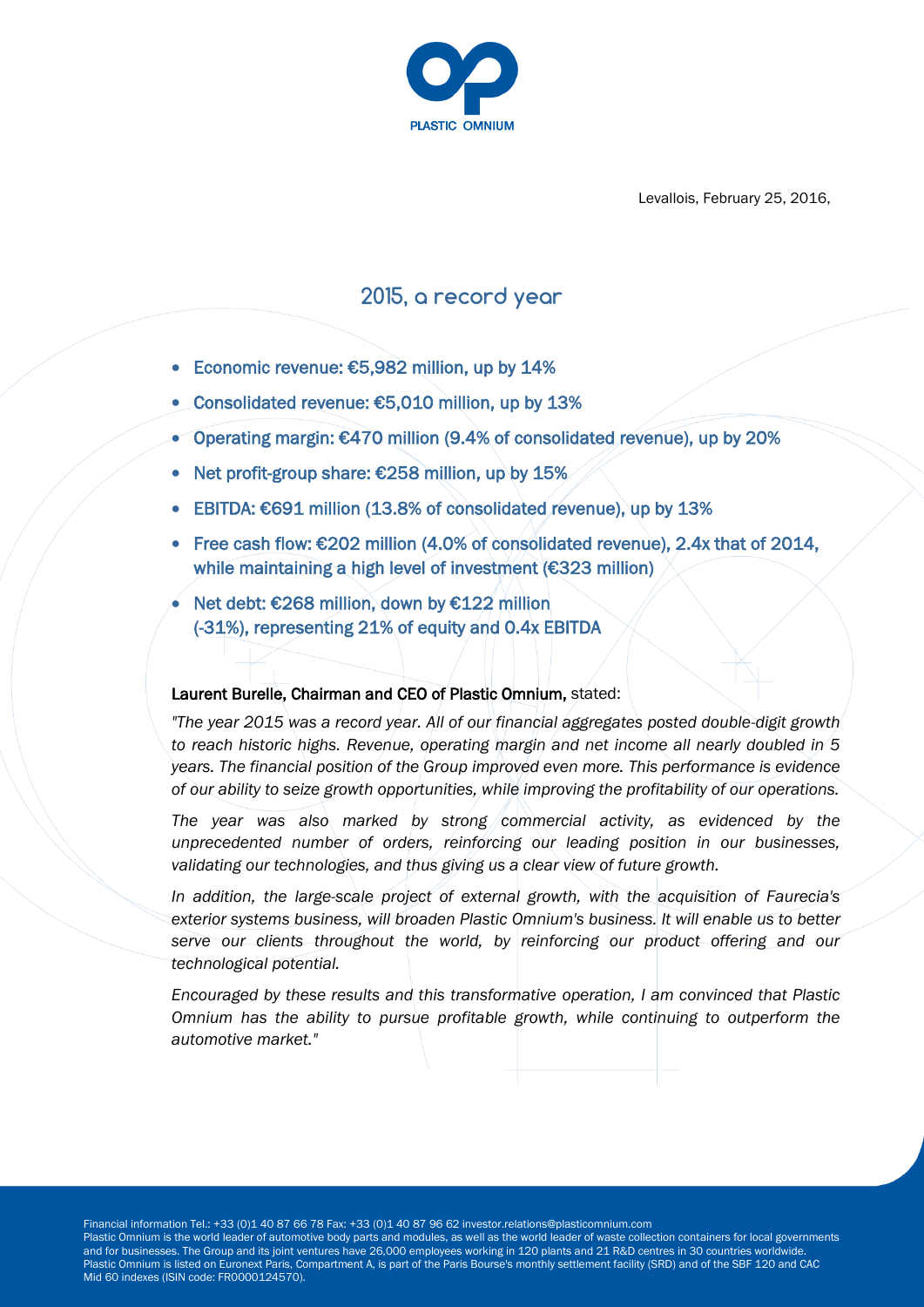# **2015 results: strong growth in all aggregates**

The Board of Directors of Compagnie Plastic Omnium met on 24 February 2016 under the Chairmanship of Mr. Laurent Burelle, and approved the 2015 financial statements.

| In $\epsilon$ m                   | 2014  | 2015  | % change   |
|-----------------------------------|-------|-------|------------|
|                                   |       |       |            |
| Economic revenue <sup>1</sup>     | 5,251 | 5,982 | $+13.9%$   |
| Consolidated revenue <sup>2</sup> | 4,437 | 5,010 | $+12.9%$   |
| Operating margin <sup>3</sup>     | 393   | 470   | $+19.6%$   |
| as a % of consolidated revenue    | 8.8%  | 9.4%  | $+0.6$ pts |
| Net profit-group share            | 225   | 258   | $+15.0%$   |
| EBITDA <sup>4</sup>               | 610   | 691   | $+13.4%$   |
| as a % of consolidated revenue    | 13.7% | 13.8% | $+0.1$ pts |
| Investments                       | 326   | 323   | $-0.9%$    |
| Free cash flow <sup>5</sup>       | 83    | 202   | $+143.4%$  |
| Net debt <sup>6</sup> at 12/31    | 390   | 268   | $-31.3%$   |
| Net debt/shareholders' equity     | 36%   | 21%   | $-15$ pts  |

These results are the fruit of sustained investments to grow by globalizing the industrial network and developing innovative products, while controlling costs and preserving the financial and capital independence of the Group.

# **Strong revenue growth**

 $\overline{a}$ 

| In $\overline{\epsilon}$ m, by business segment | 2014  | 2015  | % change | At constant<br>scope and<br>exchange<br>rates |
|-------------------------------------------------|-------|-------|----------|-----------------------------------------------|
| Automotive                                      | 4,840 | 5,597 | $+15.6%$ | $+7.3%$                                       |
| Environment                                     | 410   | 386   | $-6.0%$  | $-1.6%$                                       |
| Economic revenue <sup>1</sup>                   | 5,251 | 5,982 | $+13.9%$ | $+6.6%$                                       |
| Consolidated revenue <sup>2</sup>               | 4,437 | 5,010 | $+12.9%$ | $+5.0%$                                       |

In 2015, Compagnie Plastic Omnium's economic revenue<sup>1</sup> stood at €5,982 million, up strongly by 13.9% from 2014 (up by 6.6% at constant scope and exchange rates) benefiting from a stronger second half of the year (up by 10.4% at constant scope and exchange rate compared to the second half of 2014).

The growth of over €700 million in revenue was driven in equal parts by Europe (roughly €300 million) and North America (roughly €300 million) while Asia for the first time crossed the €1 billion revenue threshold.

<sup>1,2,3,4,5,6</sup> The financial aggregates are defined on page 5 of this press release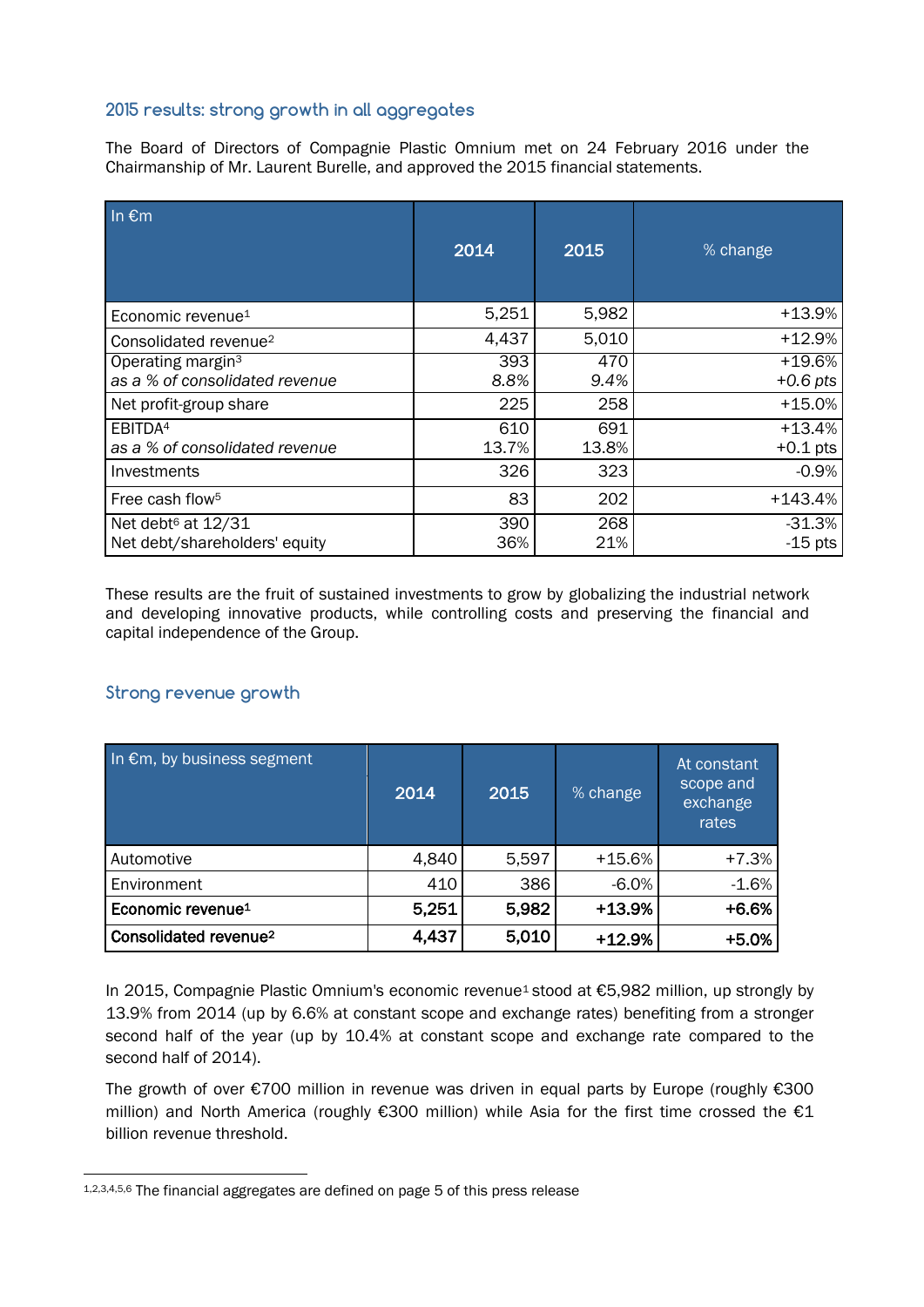| In $\epsilon$ m and as a % of revenue,<br>by geographic region | 2014          | 2015          | % change | At constant<br>scope and<br>exchange<br>rates |
|----------------------------------------------------------------|---------------|---------------|----------|-----------------------------------------------|
| Europe/Africa                                                  | 2,836<br>54%  | 3,136<br>52%  | $+10.6%$ | $+10.2%$                                      |
| North America                                                  | 1,401<br>27%  | 1,683<br>28%  | +20.2%   | $+1.3%$                                       |
| South America                                                  | 179<br>3%     | 162<br>3%     | $-9.3%$  | $-2.8%$                                       |
| Asia                                                           | 835<br>16%    | 1,001<br>17%  | $+19.9%$ | $+5.6%$                                       |
| Economic revenue <sup>1</sup>                                  | 5,251<br>100% | 5,982<br>100% | $+13.9%$ | $+6.6%$                                       |
| Consolidated revenue <sup>2</sup>                              | 4,437         | 5,010         | $+12.9%$ | $+5.0%$                                       |

# **Plastic Omnium Automotive**

The economic revenue<sup>1</sup> of Plastic Omnium Automotive reached  $\epsilon$ 5.597 million. It rose by +15.6% and by 7.3% at constant exchange rates, when worldwide automotive production was up by 1.5%, representing a market outperformance of close to 6 points. This outperformance accelerated during the course of the second half of the year.

The strong growth can be explained by the installation of new industrial capacity in the most dynamic regions, and by innovation with products such as SCR, for reducing diesel vehicle emissions, and lighter tailgates:

- Europe grew by 12.4% at constant exchange rates and benefited from 51 new programs launched in 2015. Business was particularly good in France (Renault Espace), the United Kingdom (Jaguar XJ and XE) and Germany (Audi SCR);
- business in Asia grew by 5.4% at constant exchange rates driven by China, South Korea, Japan and India. Automotive revenue in China reached €491 million in 2015, or 8% of the Group's total revenue;
- business in North America (+1.2% at constant exchange rates in 2015) recorded strong growth in the second half of the year (+9% at constant exchange rates), confirming it as the main growth region for the Group going forward. The region benefited from two new Volkswagen and General Motors plants coming into operation in the USA in the second half of the year. Three additional plants will be built in Mexico by 2017.

Operating income for the Automotive Division amounted to €447 million in 2015, equal to 9.7% of consolidated revenue, versus €364 million in 2014 (9.0% of consolidated revenue). The Automotive Division benefited from a high utilization rate of its production capacity worldwide. The improved operating margin was also supported by the operational excellence of the 132 new programs launched during the year together with strict cost control.

 $\overline{a}$ 

<sup>&</sup>lt;sup>1,2</sup> The financial aggregates are defined on page 5 of this press release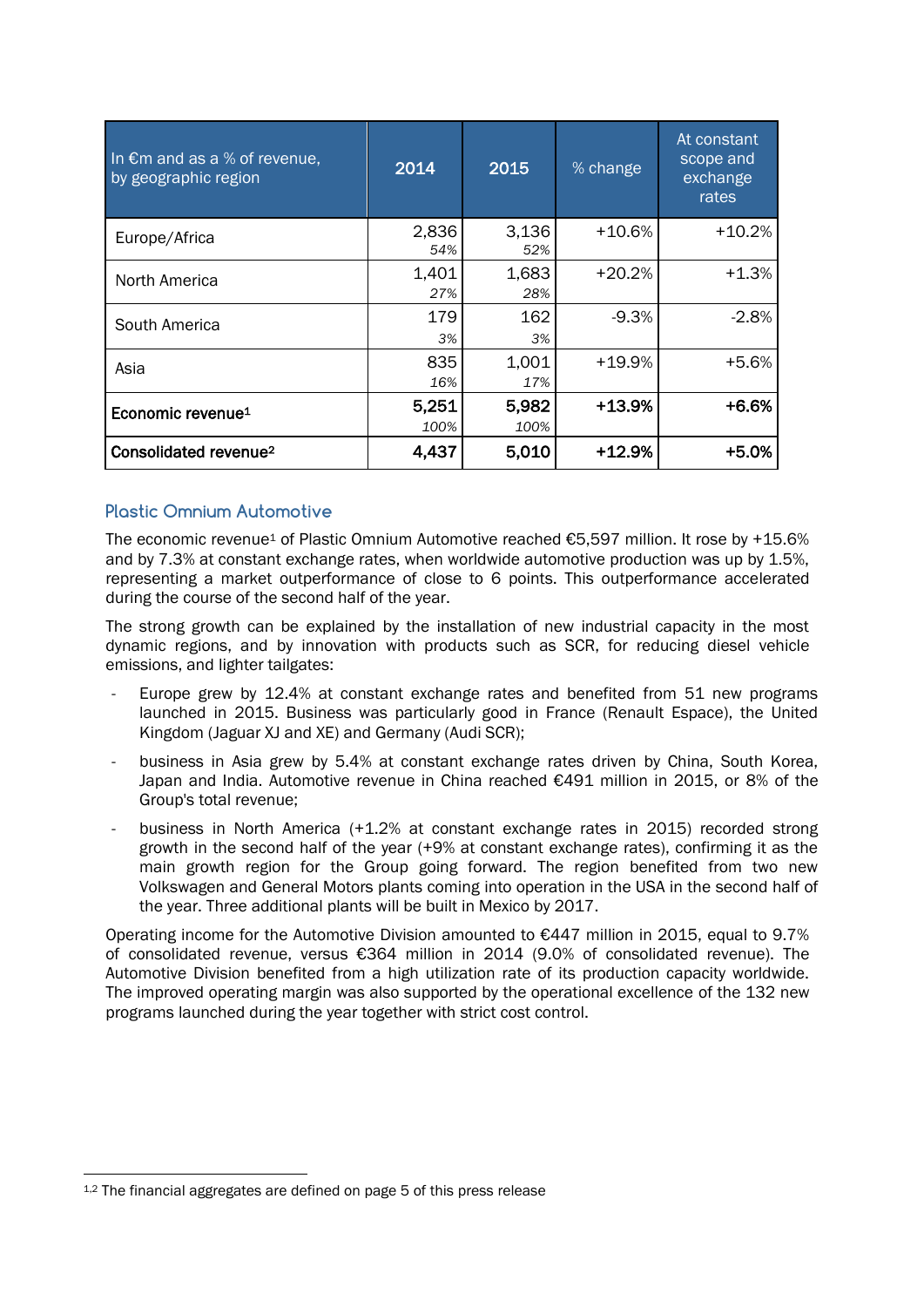### **Plastic Omnium Environment**

The revenue for Plastic Omnium Environment was down 1.6% to €386 million at constant scope and exchange rates, impacted by budgetary restrictions in French local authorities.

Plastic Omnium's Environment Division achieved an operating margin of €23 million in 2015 (6% of revenue versus 7.3% in 2014), helped by an efficient industrial network and streamlined structures, and increased its net income by 50%, which went from €9 million in 2014 to €15 million in 2015. The free cash flow was €26 million for a net debt of €11 million.

The development plan for products and services decided upon in 2015 and launched in 2016, associated with new governmental incentives paid to French local authorities in order to promote sorting and recycling, should provide to Plastic Omnium Environment a new dynamic.

### **Net profit-group share of €258 million: 5.2% of consolidated revenue**

In 2015, Plastic Omnium intensified its industrial efficiency and organizational efforts: noncurrent charges came to €75 million, versus €35 million in 2014.

Net income grew by 14.5% to €263 million. It accounted for 5.2% of revenue. The Group's share of net income came to €258 million, an increase of 15%.

### **Free cash flow of €202 million**

Group EBITDA reached €691 million (13.8% of consolidated revenue) in 2015, up by 13.4%, and the cash flow from operations came to €606 million (12.1% of consolidated revenue), an increase of 9.2%.

The year 2015 saw the implementation of a sustained investment policy. Investments totaled €323 million, or 6.4% of consolidated revenue, compared to €326 million in 2014 (including €47 million from the Gerland rental investment). Nine new plants came into operation in the year (4 in China, 2 in the United States, 1 in Germany, 1 in South Korea and 1 in Russia) and 132 automotive programs were launched.

Free cash flow amounted to  $\epsilon$ 202 million, up strongly from the  $\epsilon$ 83 million reached for 2014. This enabled a significant reduction in net debt to €268 million (versus €390 million at 2014 year end) after €75 million in dividends and treasury shares.

Group net debt/equity was 21% and net debt/EBITDA was 0.4x (versus 36% and 0.6x respectively in 2014).

### **Dividend per share to €0.41**

The Board of Directors will propose, at the Shareholders' Meeting of April 28, 2016, a dividend of €0.41 per share, an increase of 11% from the preceding year. The dividend will be paid on May 12, 2016, after approval by the Shareholders' Meeting.

During the first half of 2016, Compagnie Plastic Omnium will also proceed with the cancellation of 1.1 million treasury shares, causing the Burelle SA controlling interest to go from 56.60% to 57.01%.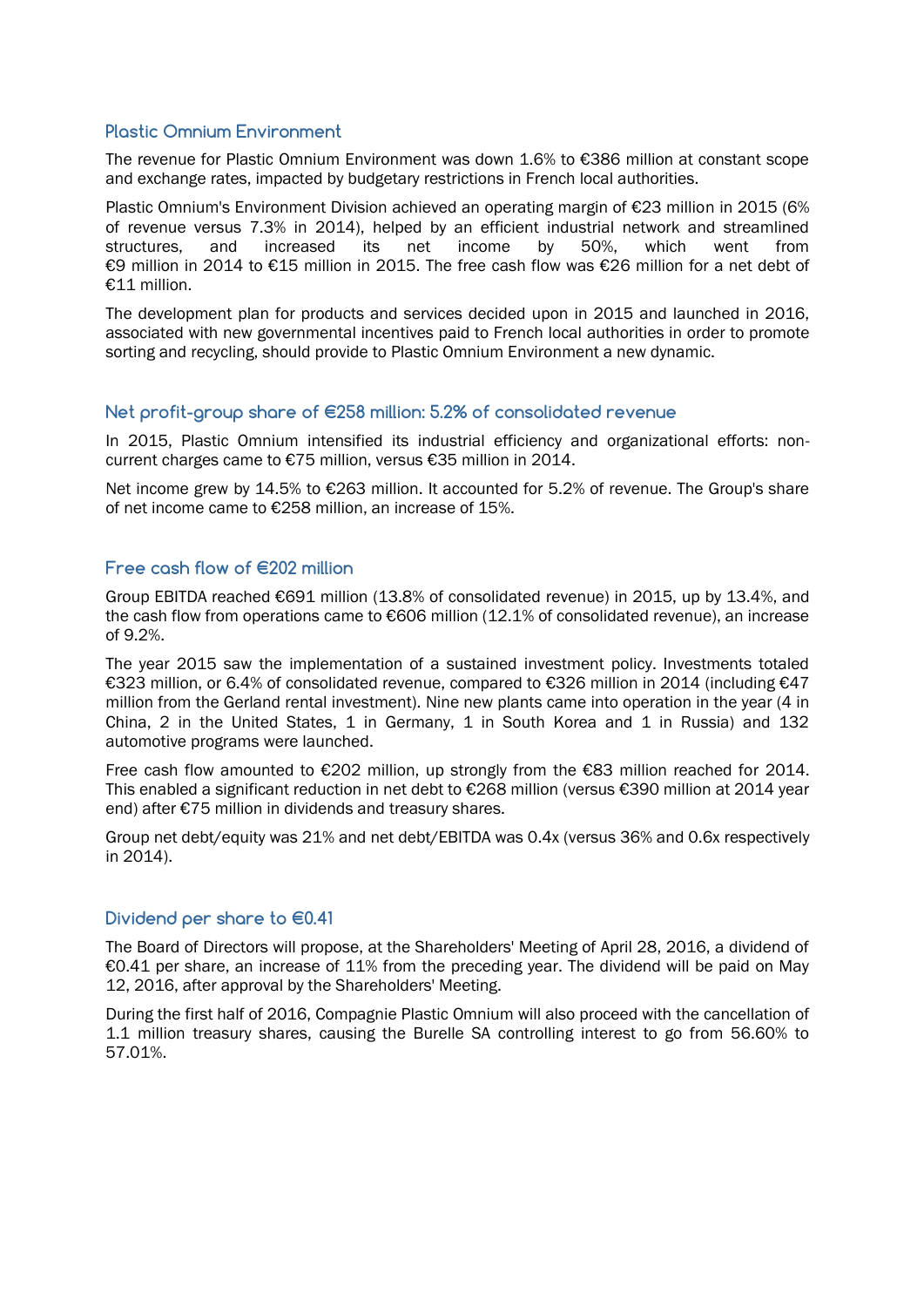# **Outlook for 2016**

Following a robust 2015, Plastic Omnium will continue on its path of profitable and cashgenerating growth in 2016. In an automotive market expected to grow between 2% and 3% in 2016, the Group will:

### sustain high operational performance ;

- put 3 new plants (1 in the United Kingdom and 2 in Mexico) into operation:
- start building 3 new plants (1 in each of Mexico, China and India) to come into operation in 2017 and 2018;
- launch 155 new automotive programs, 37 of which on new product lines.

### The Group confirms its ability to outperform global automotive production by virtue of:

- a record number of orders in 2015;
- the growing success of SCR systems for reducing diesel vehicle emissions.

# **Planned acquisition of Faurecia's Exterior Systems business**

Last December 14<sup>th</sup>, the Group announced the signature of a memorandum of understanding for the planned acquisition of Faurecia's Exterior Systems business, for an enterprise value of €665 million. Employee representative bodies are being informed of developments according to schedule. Once these bodies are fully informed, the transaction must be submitted to the relevant Competition Authorities. It should be able to be finalized during the course of 2016.

# **Webcast presentation of the annual results**

The presentation of the results, in French with a simultaneous translation into English, will take place on Thursday, February 25, 2016 at 9:00 a.m., Paris time.

It will also be accessible by webcast on the website of Groupe Plastic Omnium and by telephone to:

- France: +33(0)1 72 00 15 10
- United Kingdom: +44 203 043 2440
- Germany: +49 6922 2229 031
- Spain: +34 914 142 021
- United States: +1 877 887 4163

Access codes:

- French: 173052#
- English: 998116#

More detailed financial information can be found on the website, at www.plasticomnium.com.

# **Timetable**

April 21, 2016 – Revenue from first quarter 2016

April 28, 2016 – Shareholders' Meeting

July 27, 2016 – 2016 half-year results